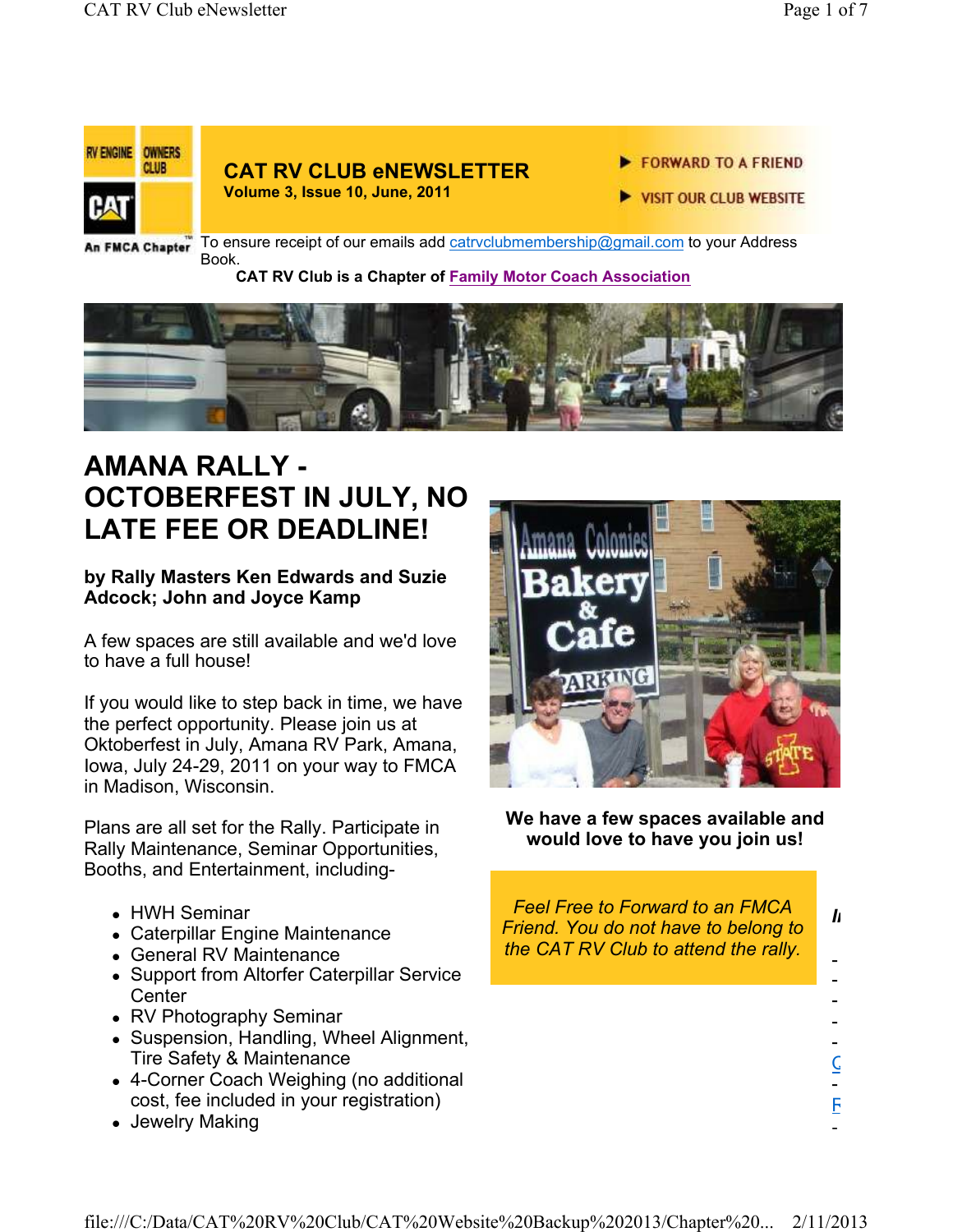- Booths by Tupperware, Pampered Chef, Mary Kay, others being added
- D J Extraordinaire Lamar Keck
- Dance to Barefoot Becky and the Ivanhoe Dutchmen

The Rally cost includes full hook-ups, 50 AMP service, 5 nights of camping, 4 breakfasts, heavy hors d'oeuvres, 3 dinners, and 5 cocktail hours. Also enjoy an entire day free for sightseeing.

Get your registration forms in early!!! They are available on the website now. Go to Registration Form

**Go to index**

# **FROM OUR FMCA NATIONAL DIRECTOR**

### **by Alfred F. Vormittag**

The 2011 election of FMCA National Officers will be on August 10, 2011 at FMCA's 86th Family Reunion & Motorhome Showcase in Madison, Wisconsin.

The officers nominated are as follows:

President

- Judy Czarsty
- Charlie Schrenkel

National Senior Vice President

- Allen Rein
- Ross Boyer

National Secretary

- Vicky Ferrari
- Wilma Jean Alexander

National Treasurer

Will Young



- - -

*Need Club Logo Merchandise?* 

**CAT RV Club Shopping Cart**

*following link:*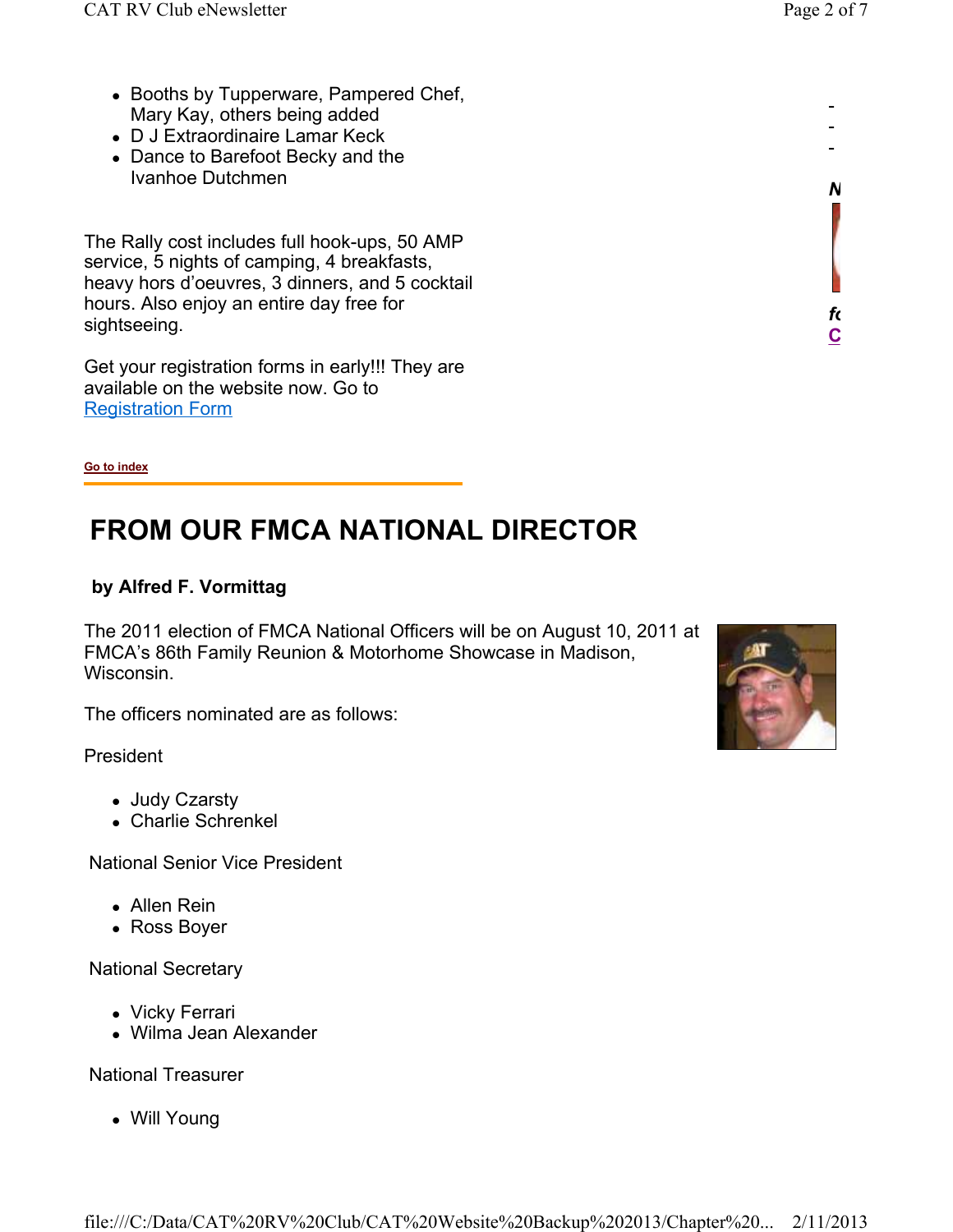• Daniel Couch

I have met and talked with all the candidates. If you have any thoughts concerning them or the election, feel free to call me at 303-589-9504 or email me at abv24theroad@gmail.com. I am looking forward to seeing you at the CAT Rally in Amana, Iowa July 24-29 or the FMCA Rally which runs August 10-13, 2011 in Madison, WI.

#### **Go to Index**

# **MESSAGE FROM OUR PRESIDENT**

## **By Julie Lauderdale, President**



I hope everyone had a safe spring with all the terrible storms we had this year. We managed to stay out of harms way while attending the INTO and GLASS Rallies!! We saw old friends and met a lot of new friends we hope to see down the road.

I think it is important to attend the FMCA Rallies for all the areas if you possibly can. It is a good opportunity to meet new people and find out their motorhome interest and needs. It also gives you the opportunity to see new

and interesting places.

Remember as you travel the highways and byways, check for FMCA Membership eggs and tell them about our club with all our benefits and some of the best rallies around!

**Go to Index**

## **2012 RALLY NEWS**

## **by Brent Lauderdale, VP Rally Coordinator**

We are extending our \$325 rally fee for Oktoberfest in Amana. There is still time to send in your entry form and fee to Kathé Letulle so you can join us for the Great Time we will be having in Amana!! Ken, Suzie, John, Joyce have planned an exciting rally so don't miss out on this adventure in the Amana Colonies!! Even if you have been there before, consider joining us this July for a good time to be had by all.



**Go to Index**

# **TECH TIDBITS #1 –FUEL FILTERS**

## **by Brett Wolfe, VP Technical and Yahoo Discussion Group Moderator**

The typical "proper" fuel system layout is: fuel tank, primary fuel filter/water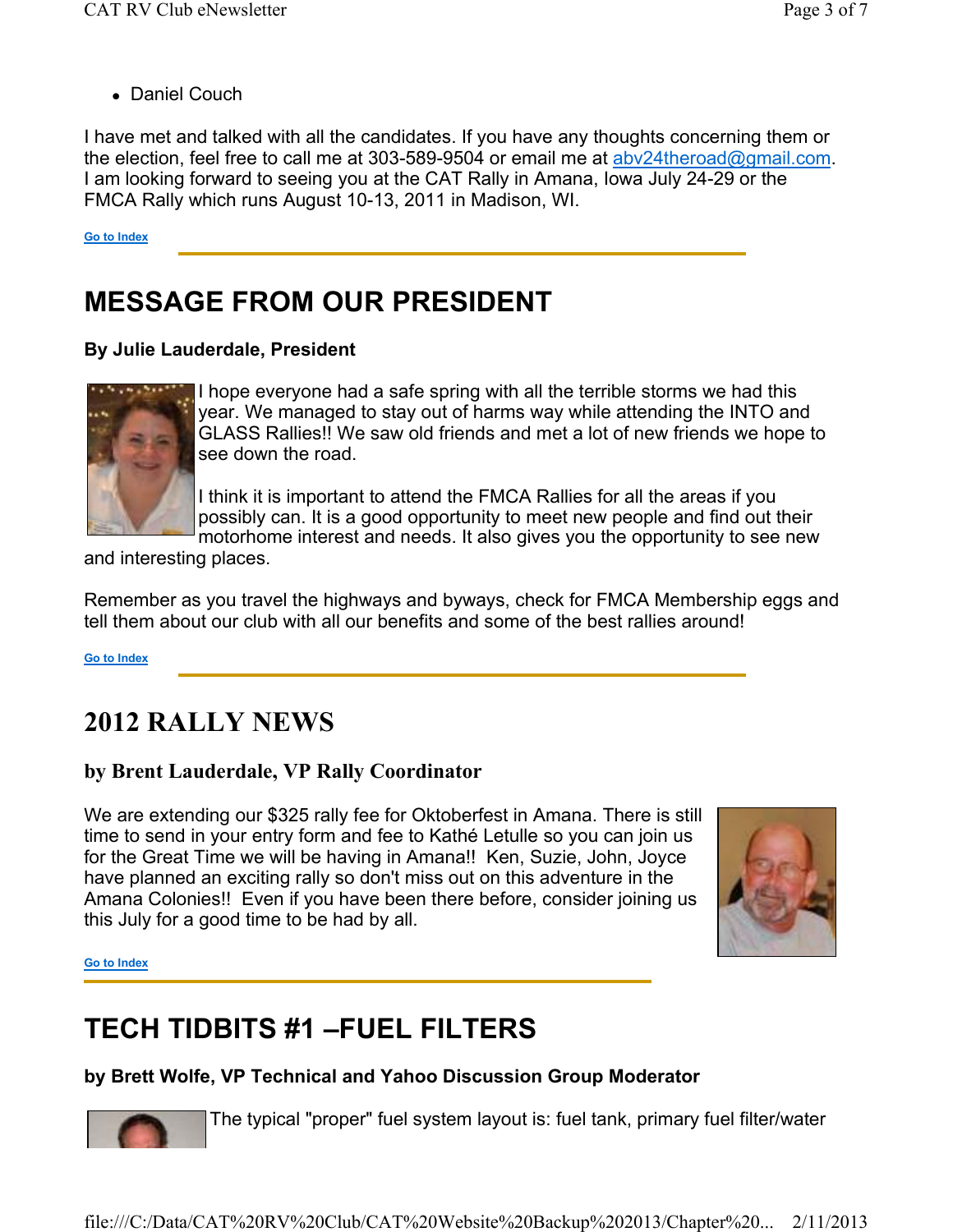separator (course filter element - 10 or 30 micron), lift pump, secondary fuel filter (2 micron filter element) WITH Caterpillar manual primer pump built into top of filter housing, engine.

With the above system, you buy either a 10 or 30 micron primary filter element and the Caterpillar 2 micron secondary filter element. Install both DRY (per Caterpillar, not just my opinion). Use the manual primer pump to prime. To use the manual pump, no tools are needed. Unscrew the knurl nut (counter-clockwise). Pump in/out until the resistance goes from easy to firm (this will happen within a few strokes when all the air is purged from the system). IMPORTANT: Re-tighten knurl nut. You are ready to start the engine and drive off.

Now, for chassis where chassis maker took some "money saving" shortcuts: *READ THE REST OF THE ARTICLE*

Go to Index

## **TECH TIDBITS #2 – RV REFRIGERATOR RECALLS**

#### **from Roger D and Onna Lee Ford Ford RV Refrigeration Training Center http://www.rvrefrigeration.com**

Authors Roger D and Onna Lee Ford, owners of Ford RV Refrigeration Training Center in Benton, KY, today announced they are writing their third book on RV refrigerators. This latest book will be titled "RV Refrigerator Recalls," and will be released in late 2011. "If you want your RV refrigerator recall adventure to be included in this new book, go to www.rvrefrigeration.com and click on recalls. This is your chance for your story to be heard," said Roger Ford.

"Average Joe's RV Refrigerator-Common Problems", contains valuable information for all RV owners. This article has also been printed in RV Technician Magazine, Published by RVDA Education Foundation. For a limited time, Ford RV Service & Refrigerator Training Center is giving RV Clubs and RV Associations the legal right to use this copyrighted material in any of their publications and websites, provided they supply in writing to FRV the organizations name, the location it will be used, and a hard copy of the publication for our library. FRV will in turn place your organizations link at our website.

If you have a story about the RV refrigerator recall, a fire, a claim, the response or service you received, or anything you would like to share, we would like to include it in our newest book "RV Refrigerator Recalls", to be released in 2011. Pictures must be in jpeg or bitmap form. Send your story & pictures to: fordrv@rvrefrigeration.com. Sending your story and pictures constitutes permission for Ford RV to use the story in publications. Please indicate how we should list you as the source. Questions? Call us at 270.354.9239

**Go to Index**

## **MEMBERSHIP REPORT**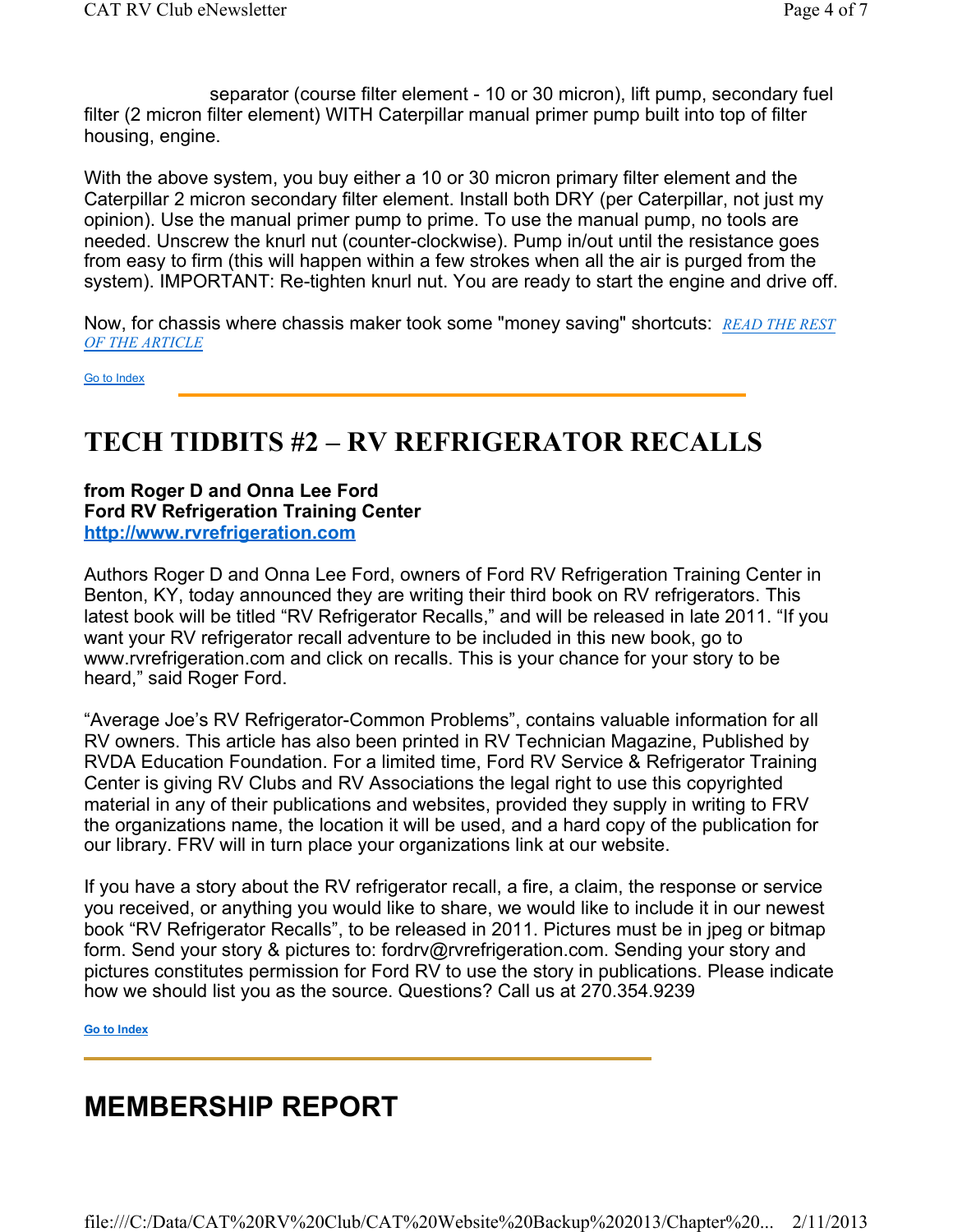#### **by Ken Carpenter, SVP, VP Membership & Webmaster**

Today we have 941 active member families, somewhat over 1,800 individuals, in the CAT RV Club. This is compares with 1,011 this time last year and reinforces the need for each of us to promote Club membership as you travel about the country and participate in other clubs and organizations, especially coach owner clubs. A lot of coaches have changed hands in the past few years and new owners represent a growth opportunity for FMCA and the CAT RV Club.

Return to Issue Index

## NEW CAT RV CLUB MEMBERS

#### **By Ken Carpenter, SVP & VP Membership and Webmaster**

Please join us in extending a warm Welcome to the following new Club members! There were 12 new member families joining the Club from mid-May through mid-June.

| Name, City, State/Province                      | Name, City,<br><b>State/Province</b>                         | Name, City, State/<br><b>Province</b>                |
|-------------------------------------------------|--------------------------------------------------------------|------------------------------------------------------|
| <b>Phil &amp; Carol Brooks</b><br>Fruitvale, BC | William III & Jan Marie Casey<br>Sudbury, MA                 | Jerry & Patricia Conrad<br>Fife Lake, MI             |
| Walter & Penny Hinds<br>Coudersport, PA         | Jim & Pattie Howell<br>Flower Mound, TX                      | Harry & Rose Ober<br>Ash Fork, AZ                    |
| Richard & Lucinda<br>Schwenker<br>Maquoketa, IA | Mike & Sherry Stockum<br>Normal, IL                          | <b>Arthur &amp; Caroline Sturgis</b><br>Bluffton, SC |
| Terry & Lacie Thrall<br>Mesa, AZ                | Pete Van Rooy & Susan<br>Hartley<br><b>Bullhead City, AZ</b> | Hubert & Barbara Lee Walsh<br>Tallahassee, FL        |

Do you see a new member you'd like to contact? Just send your name and contact information in an email to membership@catrvclub.org and it will be forwarded on your behalf. This approach allows us to honor our Club policy of not-disclosing a member's contact information while providing a way for you to make contact with new members from your area.

**Go to Index**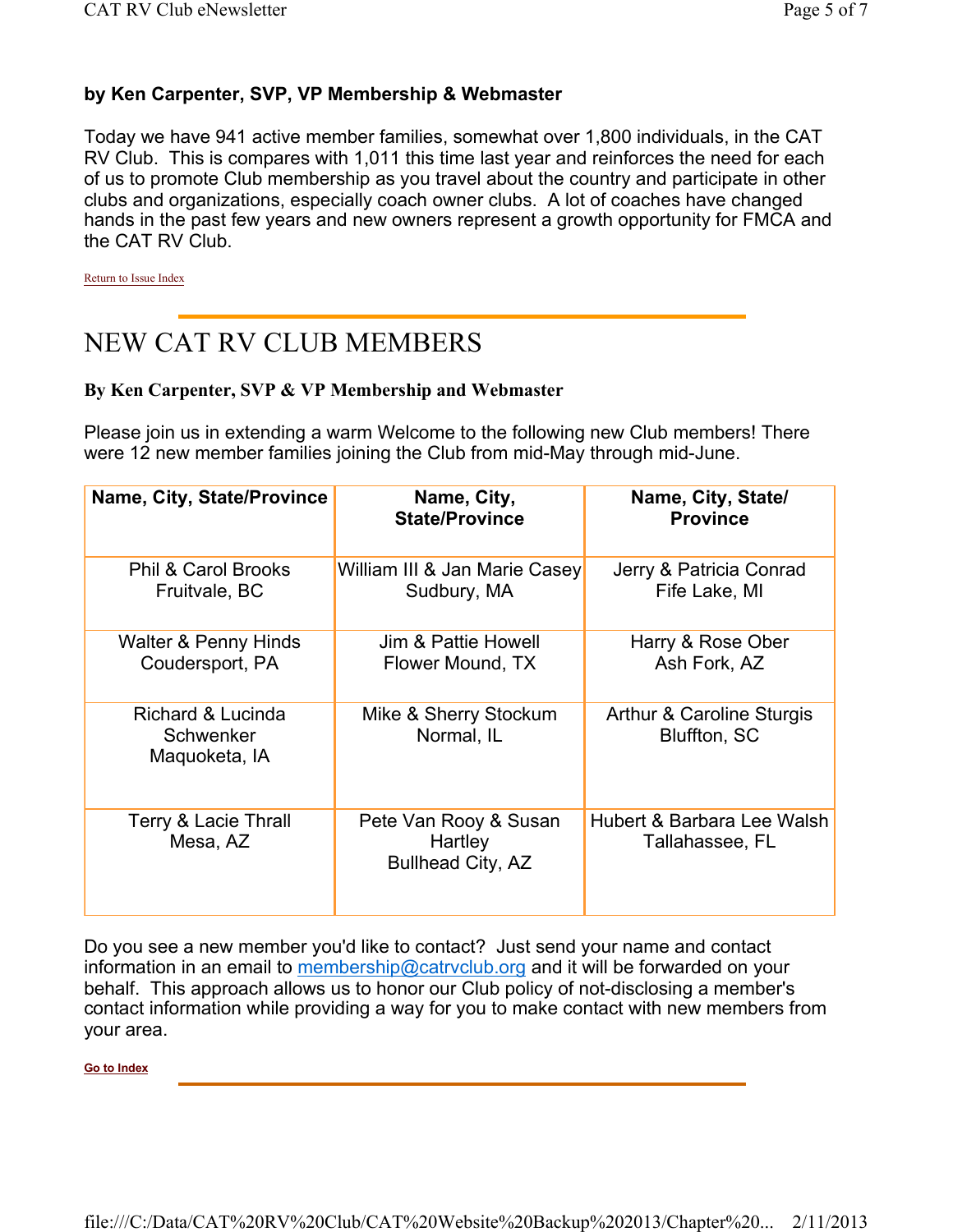# **MEMBER CLASSIFIED AD & OTHER ADS**

The CAT RV Club advertising policy allows Club members to post one free 40 word ad per year in either an electronic or printed newsletter. Ads must be submitted before the end the month prior to when the ad is to run and must be approved by the Editor. The Club reserves the right to refuse any advertising on the basis of editorial discretion and to terminate any advertising at any time for any reason. The following ad ran in the May issue but the asking price was not correct.

**Safari - Zanzibar 3906** 2002 Diesel Miles 22,000 Length: 39ft Where Located: Price: \$75,000 - Arizona Phone: **(901)481-5957** email: **KF4JBZ@HOTMAIL.COM**





Friends of Angel Bus, an FMCA Chapter is looking for members and volunteers. For more information go to: Friends of Angel Bus

Return to Index

# **DO YOU NEED TO CHANGE YOUR CONTACT INFORMATION?**

Your name and address information appears above along with your FMCA number and CAT RV Club membership renewal date as is recorded on Club membership records. If you have changed your mailing address, email address, or cell phone, please do not forget to tell us about it. Let us know by sending an email to membership@catrvclub.org. Please include your FMCA number. Also, we can not share this information with FMCA, so let them know as well: http://www.fmca.com. In addition, any email address changes need to be submitted to iContact using the Manage Your Subscription link at the bottom of this page.

The CAT RV Club membership card has always had a line for you to write in your Vehicle Identification Number making it convenient for you to reference this number when registering for service. Now that the Club is preparing the Membership Card, it will be easy for us to print the VIN number if you want us to do so. All we need is your VIN number. This is also a good time to verify that we have your Engine Number properly recorded. Your Engine Serial Number and VIN appear above if we have them on file. If not, you can submit them using the following link: **Engine Serial Number/VIN.**